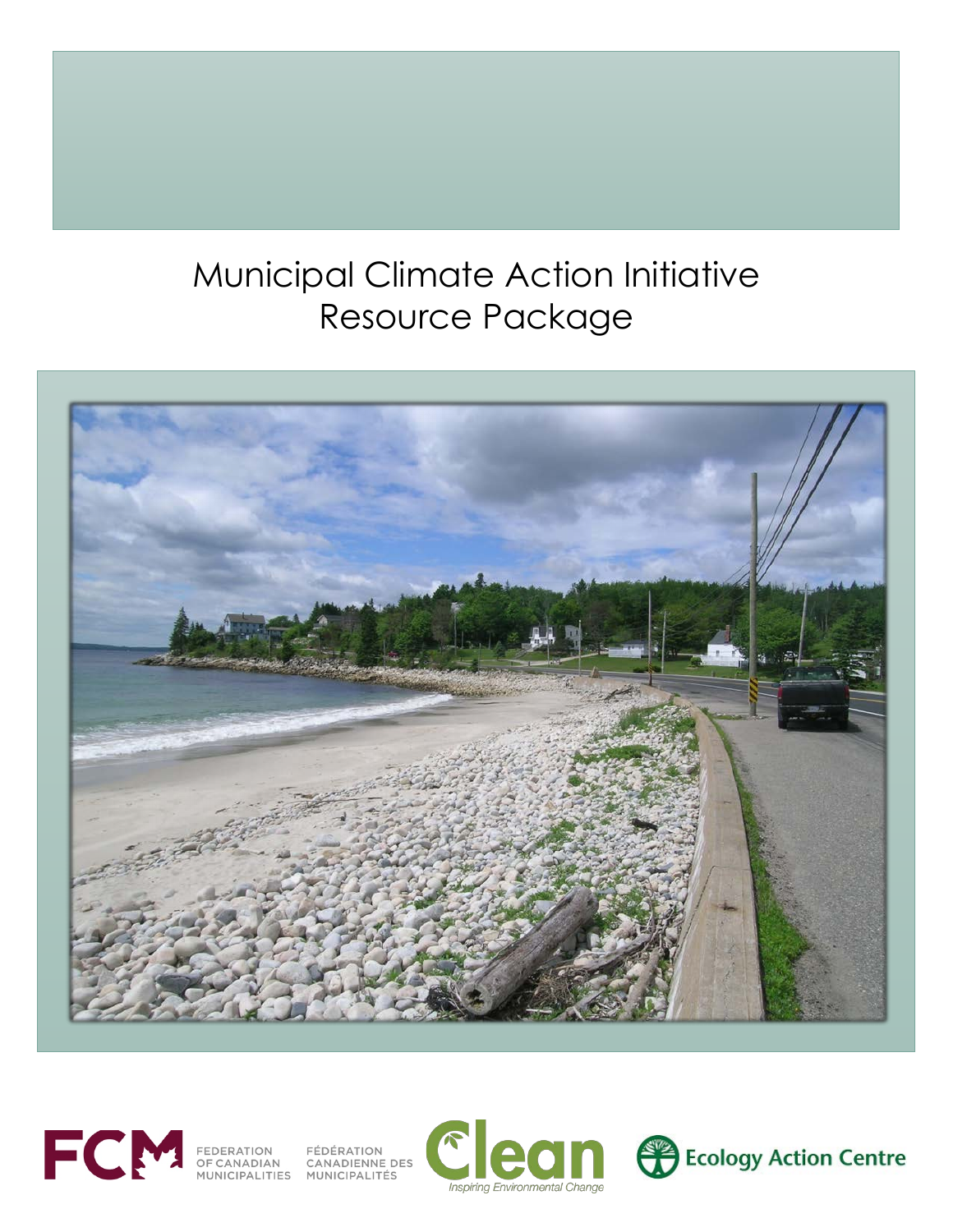#### **Table of Contents**

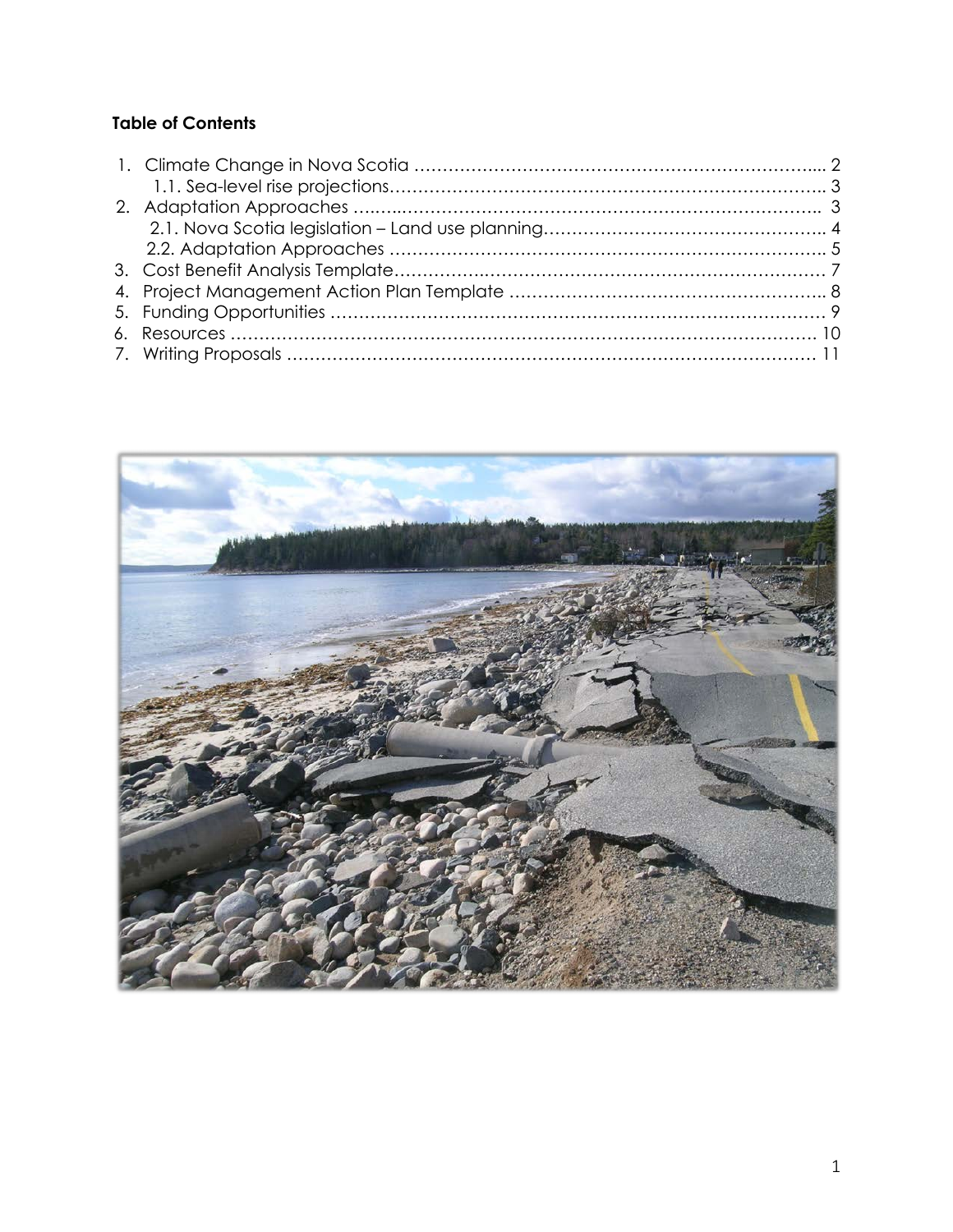## **1. Climate Change in Nova Scotia**

Atlantic Canada will experience:

- Increased temperatures
- Sea level rise
- Changes in precipitation
- Ocean acidification
- Increased rates of erosion
- Loss of biodiversity/habitat reorganization
- Frequency/severity of extreme weather events

Future projections for NS include increased number of "hot days", fewer days of snow, changes in growing seasons, more extreme precipitation events, sea-level rise, ecosystem changes through species loss and introduction.

The extent of climate change will depend on how ambitious we are mitigating GHG emissions. This is why there are different projections for climate change. If we do we little to curb our GHG emissions, we will experience greater fluctuations in climate change impacts. In other words, how we behave influences which path we follow. Ambitious GHG mitigation strategies means less damage and financial investment reacting to



climate change impacts in the future. Although the extent of change is uncertain based on our behaviour, we need to plan for changes we are experiencing now based on our historic and present day emissions.

Climate Data for Nova Scotia – provides information on maximum temperatures, minimum temperatures, precipitation, extreme precipitation, growing season lengths broken up into different regions of Nova Scotia.

- Historical data for a 30 year baseline period (1961-1990)
- Future projections up to 2100
- Link: https://climatechange.novascotia.ca/climate-data

Nova Scotia Historic and Future Projections

| Season | Historical 1980s | Projected 2020s  | Projected 2050s  | Projected 2080s  |
|--------|------------------|------------------|------------------|------------------|
| Winter | $-4.1^{\circ}$ C | $-2.9^{\circ}$ C | $-1.5^{\circ}$ C | $-0.2^{\circ}$ C |
| Spring | $4.2^{\circ}$ C  | $5.1^{\circ}$ C  | $6.2^{\circ}$ C  | $7.4^{\circ}$ C  |
| Summer | $16.9^{\circ}$ C | $17.9^{\circ}$ C | $19^{\circ}$ C   | $20.1^{\circ}$ C |
| Autumn | $8.8^{\circ}$ C  | $9.8^{\circ}$ C  | $11^{\circ}$ C   | $12.2^{\circ}$ C |
| Annual | $6.4^{\circ}$ C  | $7.5^{\circ}$ C  | $8.7^{\circ}$ C  | $9.9^{\circ}$ C  |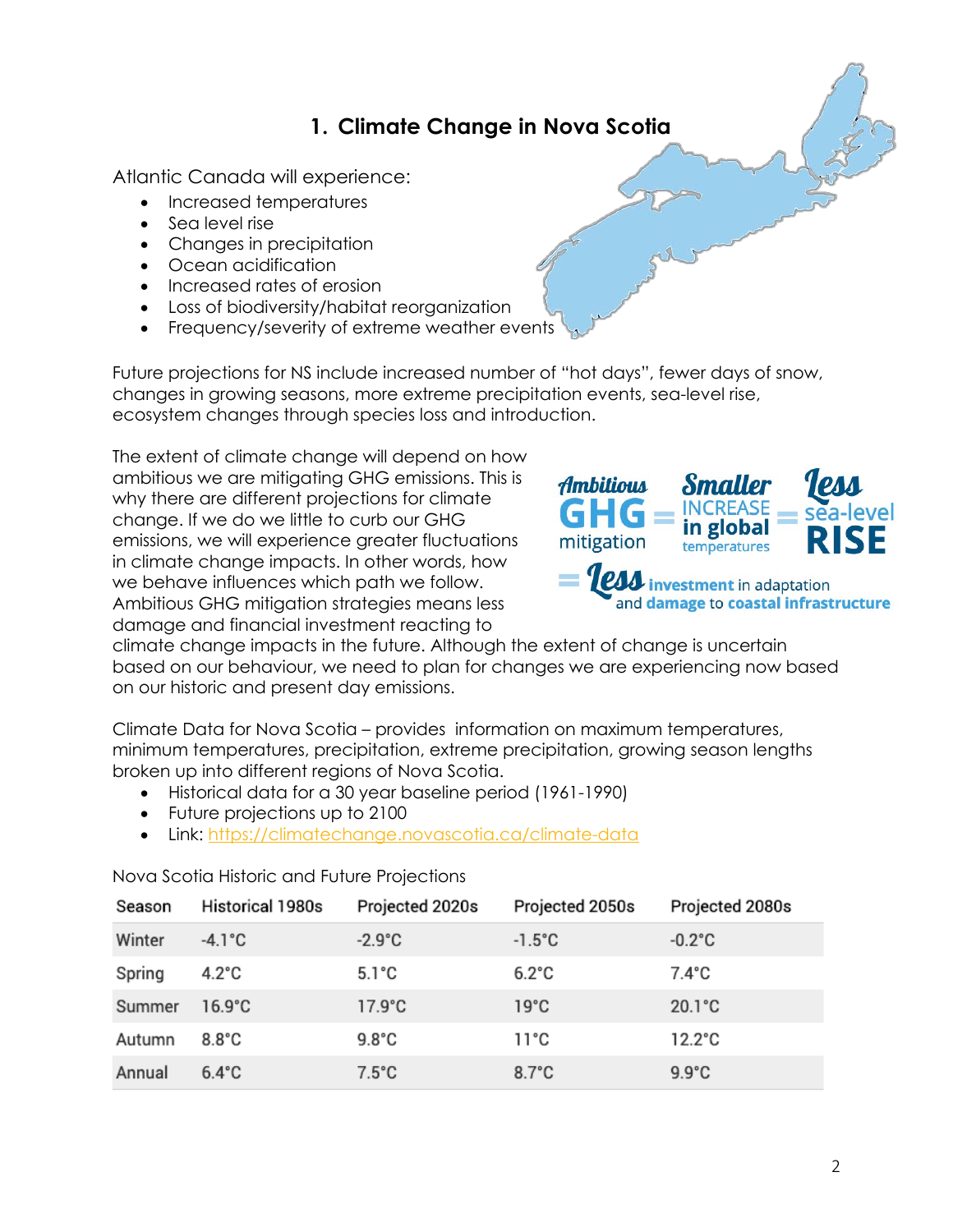### 1.1. Sea-level rise projections

Provided by Department of Fisheries and Oceans ECoAS Project partners: These projections are strictly the amount of sea level rise that is likely to occur by 2050 and 2100. It does not account for local coastal conditions such as slope, tidal range and wave climate. It is important to include that information in planning for sea level rise in your community.

|                                          | RCP8.5 SLR 2010-2050 (m) | RCP8.5 SLR 2010-2100 (m) |
|------------------------------------------|--------------------------|--------------------------|
| Cumberland (municipality) -              |                          |                          |
| Northumberland                           | 0.2                      | 0.7                      |
| Cumberland (municipality) - Bay of Fundy | 0.3                      | 0.8                      |
| Halifax (municipality)                   | 0.3                      | 0.9                      |
| Digby (municipality)                     | 0.2                      | 0.7                      |
| Yarmouth (municipality)                  | 0.3                      | 0.8                      |
| Shelburne (municipality)                 | 0.3                      | 0.8                      |
| Kings (municipality)                     | 0.3                      | 0.8                      |
| Annapolis (municipality)                 | 0.2                      | 0.7                      |

## **2. Adaptation Techniques**

Adaptation: a response to reduce risk in a changing climate. Adaptation strategies may be long term plans and large scale projects or a reactive response after an issue has occurred (reacting to extreme weather events).

Adaptation approaches can be different:

- Behavioural changes
- Operational modifications
- Technology intervention
- Planning changes
- Revised investment practices
- Regulations and legislation

#### **Relevant principles for adaptation in Nova Scotia municipalities and towns:**

1. Public safety - Make sure the risks to human health and safety are reduced by being prepared for the potential risks from climate change such as road wash outs, falling trees, storm surges, and power failures.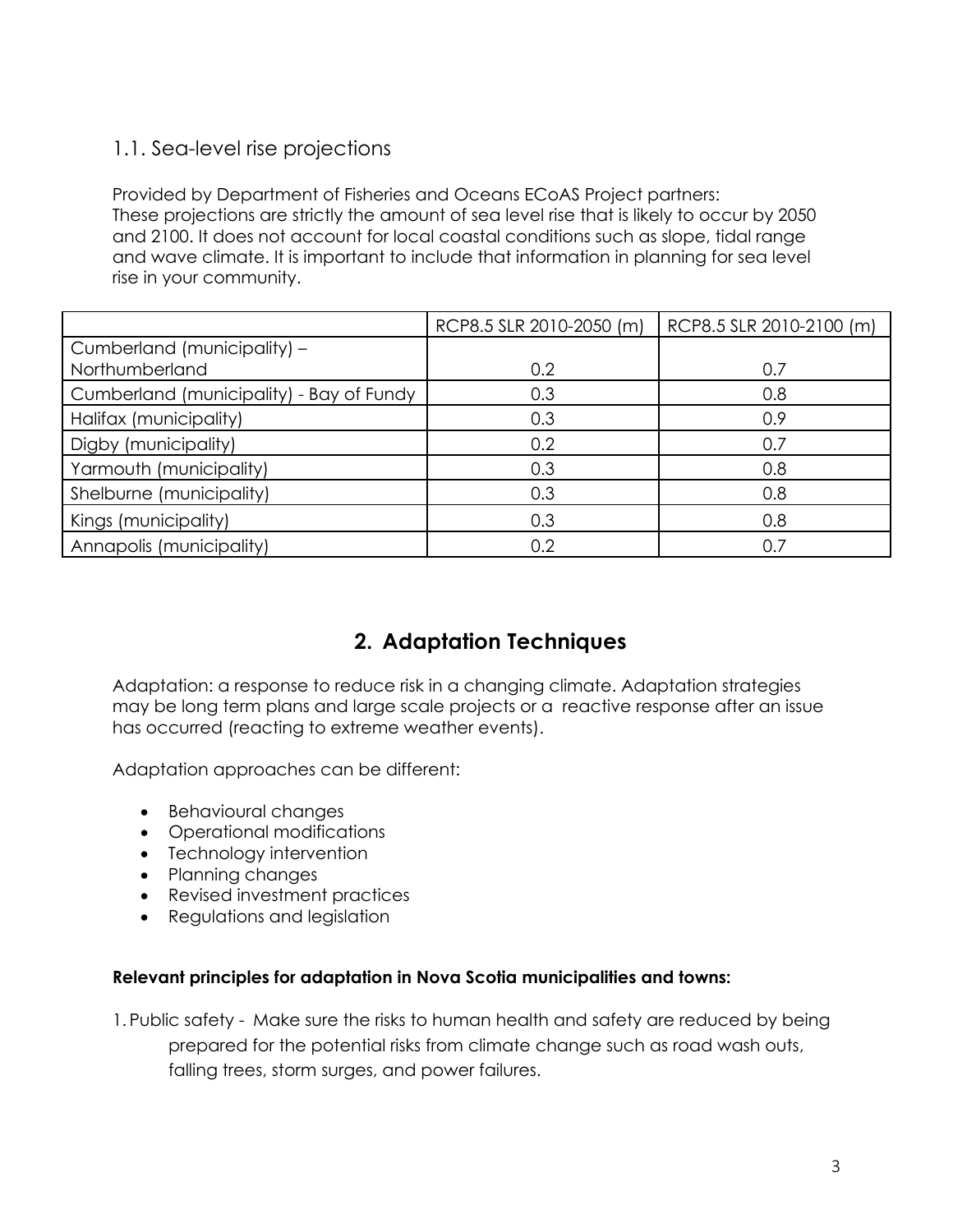- 2. Ensure Water Quality and Quantity Protect existing infrastructure (drinking water and waste water systems) and protective features (wetlands, recharge areas) to reduce to damage from intense rainfall and flooding.
- 3. Protect Buildings, Roads and Jobs Ensure new development and existing coastal infrastructure are protected from the potential impacts of climate change; reducing the long term cost of maintenance and repair, and maintaining resource based jobs.
- 4. Let the Coast do the Work Ensure natural coastal features like salt marshes and beaches, and shoreline processes (erosion and deposition) can continue to provide to cost effective coastal protection for inland areas.

#### 2.1. Nova Scotia Legislation – Land use planning

#### **Provincial Government:**

Environmental Act (1994-5): Environmental Impact Assessment regulations Statements of Provincial Interest: Statement of provincial interest on flood risk.

- Protect public safety and property
- Reduce requirement for flood control works
- Reduce flood damage restoration in floodplains
- Applies to flood risk areas that are designated by the Canada-Nova Scotia Flood Damage Reduction Program \*No coastal areas have been identified under this program\*

#### **Municipal Government:**

Municipal Government Act – Adopted 1998 (updated 2010):

- Municipal authority to develop Municipal Planning Strategies (MPS) and Zoning Bylaws – Under PART VIII, Section 220 of the act can regulate land use through an MPS and Zoning Bylaws.
	- o Municipalities have significant power in regulating what type of development is allowed within their jurisdiction. In order for municipalities to regulate and direct land use they must have a MPS and land use bylaw in place.
	- o Coastlines in municipalities that do not have a municipal land use plan are only protected by province wide standards set out by provincial subdivision regulations, building codes, and provincial department acts, such as the *Environmental Act*.

The fact that municipal governments in Nova Scotia have direct control over land use regulations for most land uses is both a blessing and a curse. There is power in the ability to regulate what type of development is allowed within their jurisdiction. However, these decisions require financial, technical and staff capacity to address that is often limited in Nova Scotia communities and municipalities.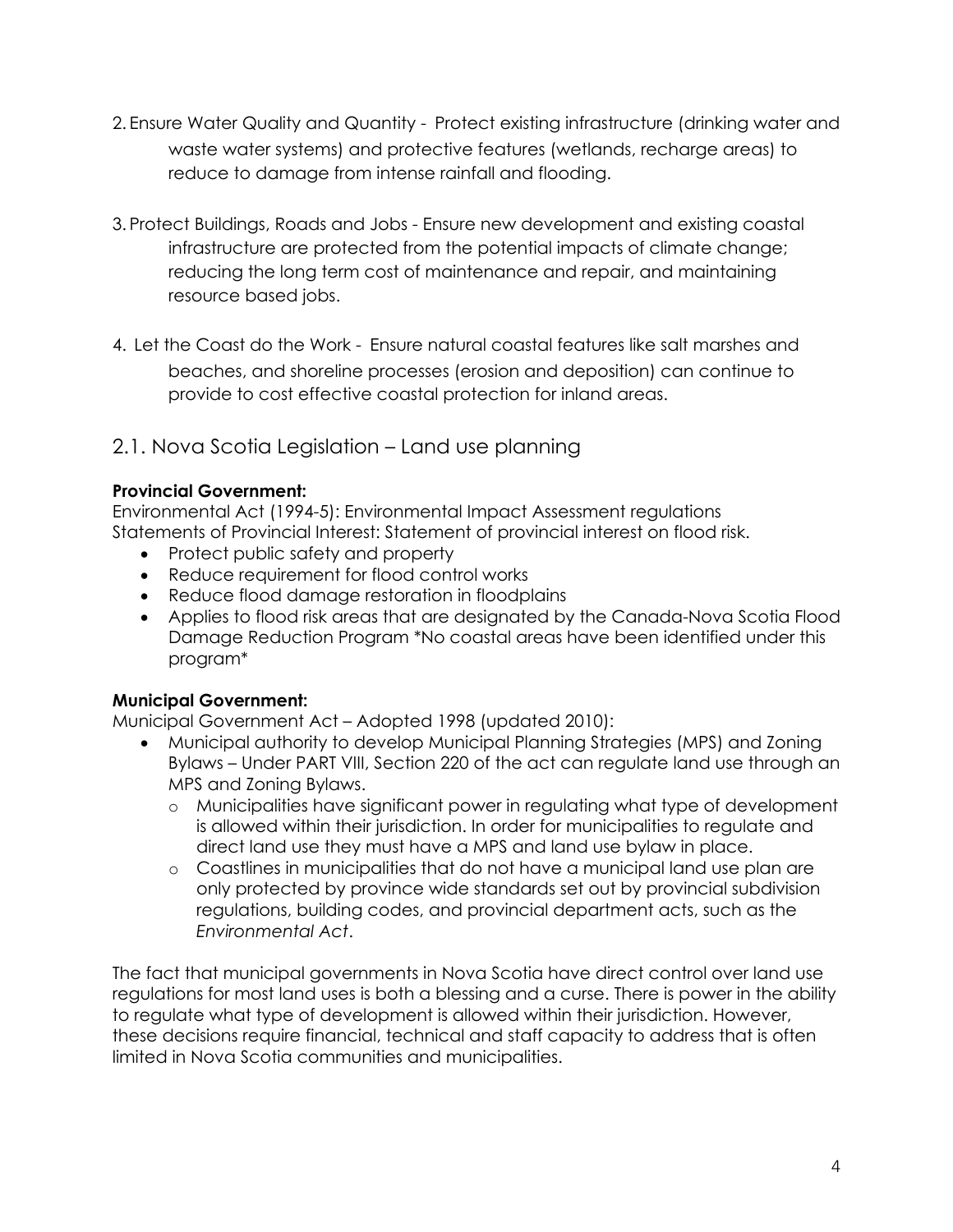### 2.2. Adaptation Approaches

Public outreach around climate change impacts is often necessary to increase understanding on local situations and gain support for any adaptation strategies the municipality decides to take part in. Social and educational strategies include:

- Educational programs supporting outreach activities
- Community engagement sessions
- Creating local interest committees to support community input in decision making

Examples of adaptation approaches



| Approach                     | Implementation                                                                                                                                                                                                                                                                                                                                                                                                                                                                                                                                                                                       |
|------------------------------|------------------------------------------------------------------------------------------------------------------------------------------------------------------------------------------------------------------------------------------------------------------------------------------------------------------------------------------------------------------------------------------------------------------------------------------------------------------------------------------------------------------------------------------------------------------------------------------------------|
| <b>Building standards</b>    | Specify minimum technical and safety regulations for designing<br>buildings to reduce the effects of flooding, sea level rise and extreme<br>storm events. i.e. Raising buildings, flood proofing and retrofitting.                                                                                                                                                                                                                                                                                                                                                                                  |
| Community                    | Communities need to have plans that prevent, mitigate and prepare                                                                                                                                                                                                                                                                                                                                                                                                                                                                                                                                    |
| emergency measures           | them for natural hazards and extreme climatic events. Everyone knows                                                                                                                                                                                                                                                                                                                                                                                                                                                                                                                                 |
| plans                        | what they need to do (fire dept, ambulance) i.e. If the road washes out<br>and cuts people off.                                                                                                                                                                                                                                                                                                                                                                                                                                                                                                      |
| Development/                 | Restricts development a certain distance back from at risk areas (i.e.                                                                                                                                                                                                                                                                                                                                                                                                                                                                                                                               |
| <b>Construction setbacks</b> | buffer from the coasts). Can prohibit or restrict the size/density of<br>development, type of shore stabilization allowed, activities,<br>removal/cutting of vegetation and require only temporary structures<br>(boardwalks) be built. Setbacks can be vertical, horizontal, or both;<br>vertical setbacks protect against flooding while horizontal setbacks<br>protect against erosion. Benefits: can reduce infrastructure losses,<br>mitigate erosion and flooding, and allow coast to change naturally.                                                                                        |
| <b>Easements/ Rolling</b>    | Creates barrier similar to setbacks. Rolling easements do not restrict                                                                                                                                                                                                                                                                                                                                                                                                                                                                                                                               |
| easements                    | development but prevent landowners from holding back the sea (no<br>shore hardening allowed) so help maintain shoreline processes. Owners<br>are responsible for own repairs if coastline changes (rolls back) and<br>there is damage. Have minimal impact on property values. Allows dry<br>or intertidal land to always be available, preserving public access to<br>the shore and water dependent uses. Can promote construction of<br>small, more easily mobile structures near the shore. Appropriate where<br>preventing development is not feasible and shore protection is<br>unsustainable. |
| <b>Hazard mapping</b>        | Provides information to land owners, insurers, regulators on hazard areas                                                                                                                                                                                                                                                                                                                                                                                                                                                                                                                            |
| (erosion and flooding)       | so they can plan for and reduce impact on infrastructure and human<br>safety from riverine and coastal flooding as a result of storm surges and<br>heavy rains. i.e. Locate new development away from hazards<br>(flooding, erosion zones).                                                                                                                                                                                                                                                                                                                                                          |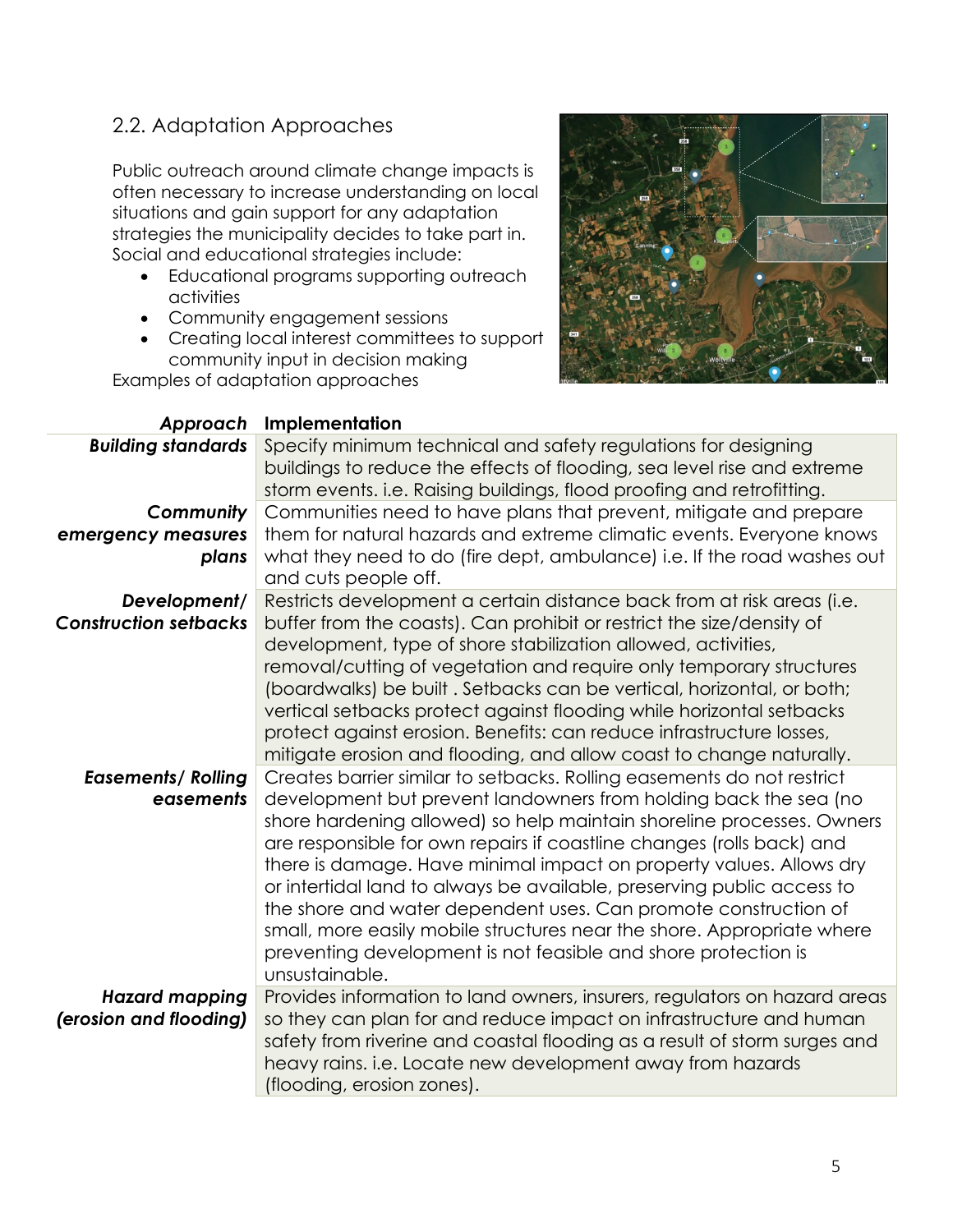| <b>Incentives and</b><br>funding | Mandate or provide financial incentives: septic tank pump outs and<br>repairs, water harvesting, rebates/grants for water saving devices. Can<br>minimize water runoff and pollution of coastal waters. |
|----------------------------------|---------------------------------------------------------------------------------------------------------------------------------------------------------------------------------------------------------|
| Increase green                   | Reduce hard surfaces/imperviousness and increase green space to                                                                                                                                         |
| space/decrease hard              | reduce flow rates (absorb/detain) to outfalls and minimize flooding and                                                                                                                                 |
| surfaces                         | erosion i.e. Increase grassed areas and vegetation, create more                                                                                                                                         |
|                                  | wetlands. Also serves to protect wetlands and coastal habitats from                                                                                                                                     |
|                                  | land pollution.                                                                                                                                                                                         |
| Land acquisition                 | Purchase coastal lands to protect and preserve coastal lands,                                                                                                                                           |
|                                  | significant habitats, hazard lands (erosion), and areas susceptible to                                                                                                                                  |
|                                  | effects of climate change. Can reduce the need for shoreline                                                                                                                                            |
|                                  | stabilization and can protect and maintain natural shoreline processes.                                                                                                                                 |
| Land exchange                    | Use individual negotiation to encourage owners to exchange property                                                                                                                                     |
|                                  | in coastal areas for municipality owned land away from shoreline.                                                                                                                                       |
|                                  | Frequently used where land is exchanged for hospital/school                                                                                                                                             |
|                                  | developments and similar to transfer of development rights used                                                                                                                                         |
|                                  | successfully in farmland preservation.                                                                                                                                                                  |
| <b>Natural shore line</b>        | Restore natural shoreline stabilization to better deal with erosion and                                                                                                                                 |
| stabilization                    | natural storm surges. For example: stabilize beaches and dunes with                                                                                                                                     |
|                                  | vegetative plantings and, restore wetlands to act as natural buffers                                                                                                                                    |
|                                  | against erosion and storm surges - dampens wave energy.                                                                                                                                                 |
| <b>Realignment of the</b>        | Remove/abandon hardening and restore natural coastline to allow it to                                                                                                                                   |
| coast                            | migrate naturally and act as a natural buffer from rising sea level and                                                                                                                                 |
|                                  | storm surges. Replace undersized culverts, remove dykes, enhance and                                                                                                                                    |
|                                  | restore structural complexity and biodiversity of coastal wetlands which                                                                                                                                |
|                                  | also act as water quality filters and refuges and nurseries for many                                                                                                                                    |
|                                  | species.                                                                                                                                                                                                |
| <b>Relocation of</b>             | Relocate vulnerable and important infrastructure away from the coast.                                                                                                                                   |
| structures                       | Reduces infrastructure losses & human safety risks.                                                                                                                                                     |
|                                  | i.e. Point de Chene, NB moved buildings away from shore.                                                                                                                                                |
| <b>Structural shore line</b>     | Use hardening or armouring techniques (seawalls, dykes, bulkheads) to                                                                                                                                   |
| stabilization/shoreline          | protect critical infrastructure. Option of last response and although may                                                                                                                               |
| hardening                        | provide immediate results, may not successfully protect coastal land in                                                                                                                                 |
|                                  | long term.                                                                                                                                                                                              |
| <b>Water conservation</b>        | Mitigate and plan for potential salt water intrusion of shallow aquifers                                                                                                                                |
| measures                         | and freshwater shortages i.e. water harvesting, conservation,                                                                                                                                           |
|                                  | reclamation, grey water usage.                                                                                                                                                                          |
| Zoning/ Zoning                   | Zoning by-laws are effective for guiding development on vacant land.                                                                                                                                    |
| overlay districts                | They can regulate how much and type of development that can                                                                                                                                             |
|                                  | occur, shoreline protection, landscaping, building materials, flood                                                                                                                                     |
|                                  | prevention, drainage, watercourse alteration and soil removal. Zoning                                                                                                                                   |
|                                  | overlays require further requirements to certain areas a community                                                                                                                                      |
|                                  | identifies as valuable and vulnerable (shoreline areas, erosion areas                                                                                                                                   |
|                                  | etc). Overlays sit on top of the existing zoning ordinances land use                                                                                                                                    |
|                                  | requirements.                                                                                                                                                                                           |
|                                  |                                                                                                                                                                                                         |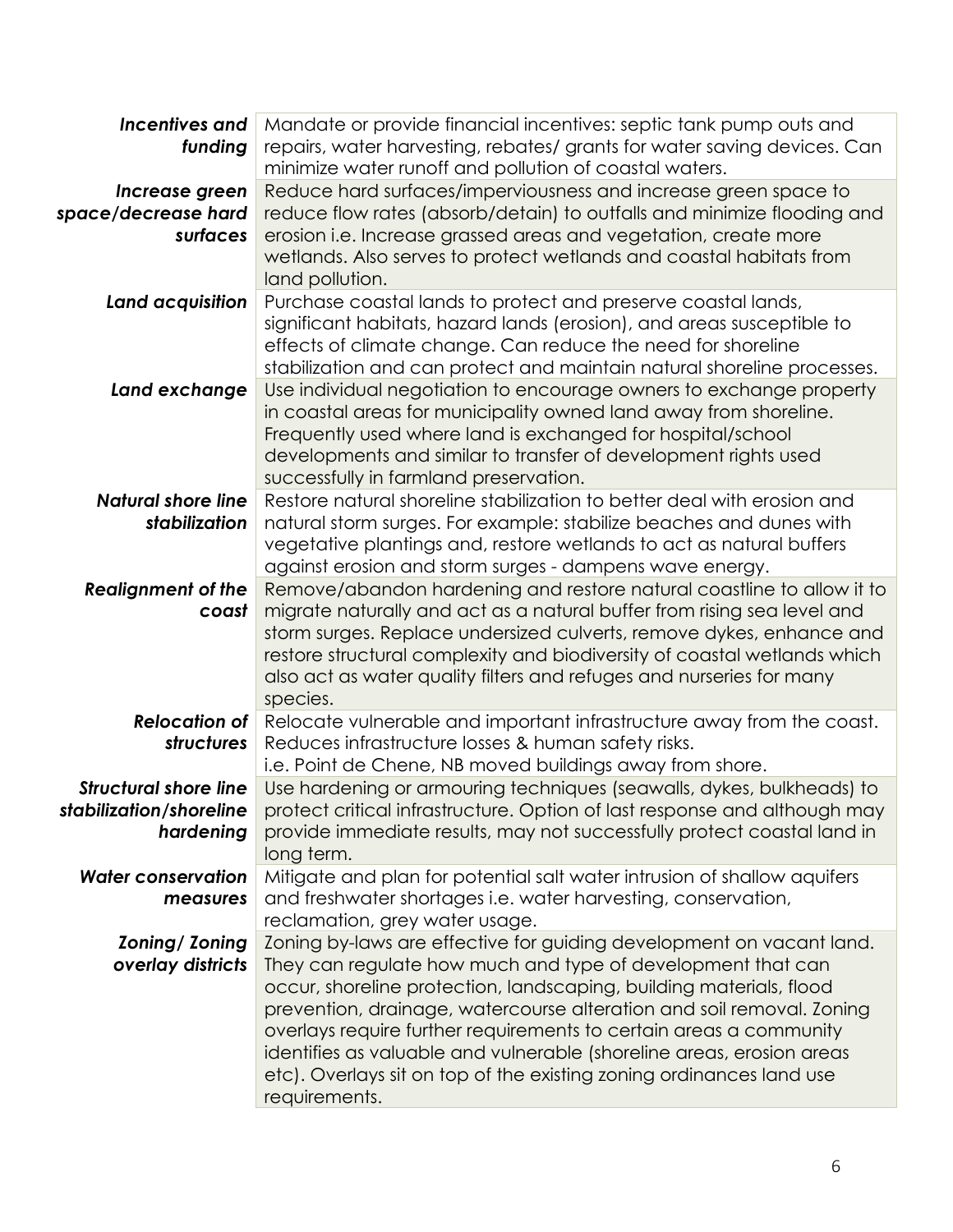## **3. Cost Benefit Analysis Chart Template**

| <b>PROJECT TITLE</b>                           |                 |                                                                      |                                          |                                                                    |                                                   |                |
|------------------------------------------------|-----------------|----------------------------------------------------------------------|------------------------------------------|--------------------------------------------------------------------|---------------------------------------------------|----------------|
| <b>AUTHOR</b>                                  |                 | <b>DATE</b>                                                          |                                          | <b>VERSION</b>                                                     | 0.0.0                                             |                |
|                                                |                 |                                                                      |                                          |                                                                    |                                                   |                |
|                                                |                 |                                                                      | <b>BASIC COST BENEFIT ANALYSIS CHART</b> |                                                                    |                                                   |                |
| <b>PROPOSED ACTION /</b><br><b>ALTERNATIVE</b> | <b>BENEFITS</b> | <b>BENEFIT</b><br><b>IMPACT</b><br>$HIGH = 3$<br>MEDIUM=2<br>$LOW=1$ | <b>COSTS</b>                             | <b>COSTS</b><br><b>IMPACT</b><br>$HIGH = 3$<br>MEDIUM=2<br>$LOW=1$ | <b>RATIO</b><br><b>BENEFITS /</b><br><b>COSTS</b> | <b>RANKING</b> |
|                                                |                 |                                                                      |                                          |                                                                    |                                                   |                |
|                                                |                 |                                                                      |                                          |                                                                    |                                                   |                |
|                                                |                 |                                                                      |                                          |                                                                    |                                                   |                |
|                                                |                 |                                                                      |                                          |                                                                    |                                                   |                |
|                                                |                 |                                                                      |                                          |                                                                    |                                                   |                |
|                                                |                 |                                                                      |                                          |                                                                    |                                                   |                |
|                                                |                 |                                                                      |                                          |                                                                    |                                                   |                |
|                                                |                 |                                                                      |                                          |                                                                    |                                                   |                |
|                                                |                 |                                                                      |                                          |                                                                    |                                                   |                |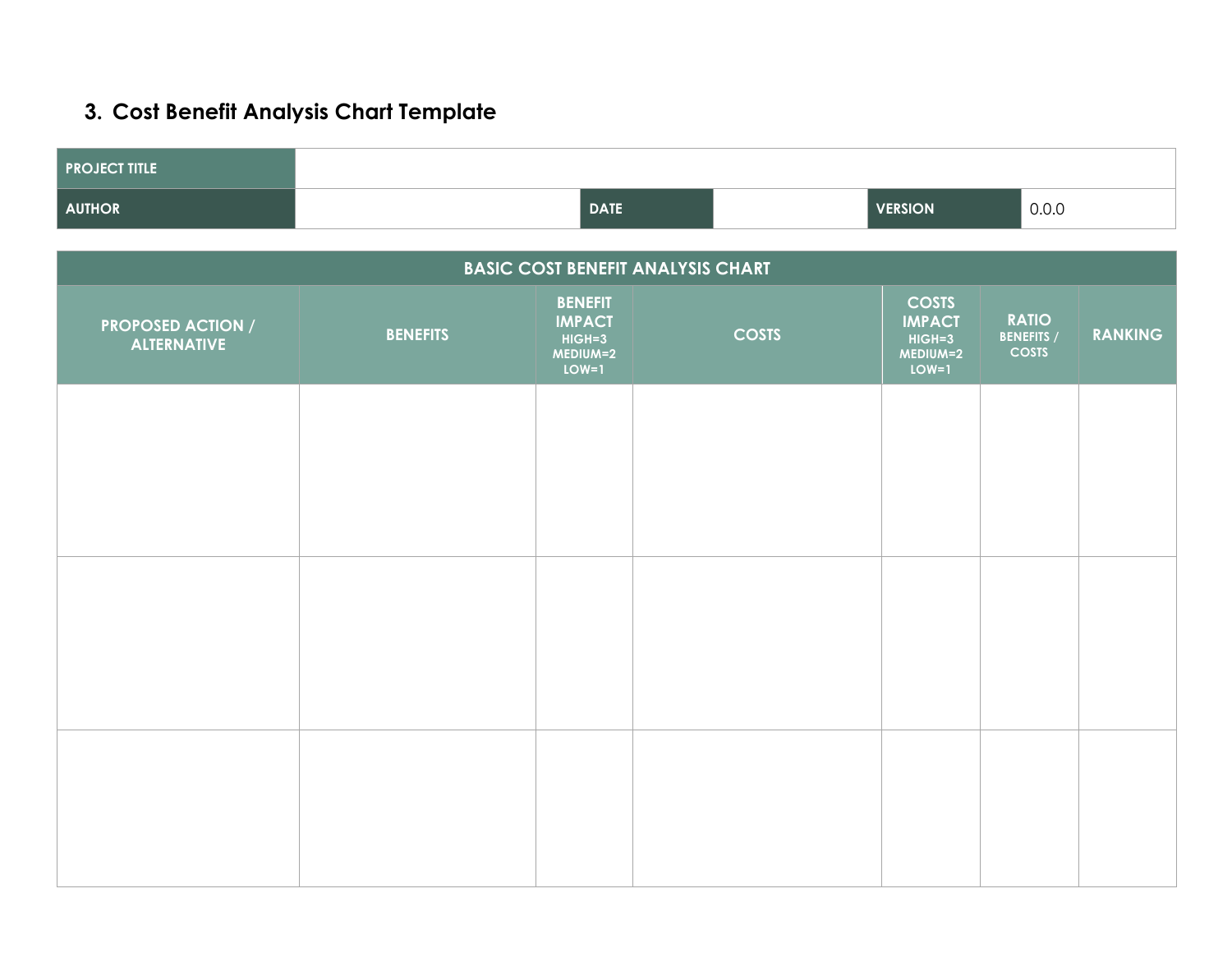## **4. Project Management Action Plan Template**

| GOAL1                              | <b>ACTION STEP DESCRIPTIONS</b> | <b>PARTY / DEPT</b><br><b>RESPONSIBLE</b> | <b>START</b><br><b>DATE</b> | <b>DATE</b><br><b>DUE</b> |
|------------------------------------|---------------------------------|-------------------------------------------|-----------------------------|---------------------------|
|                                    |                                 |                                           |                             |                           |
| Write your goal<br>statement here. |                                 |                                           |                             |                           |
|                                    |                                 |                                           |                             |                           |
|                                    |                                 |                                           |                             |                           |
| List resources<br>and desired      |                                 |                                           |                             |                           |
| outcomes.                          |                                 |                                           |                             |                           |
|                                    |                                 |                                           |                             |                           |
| <b>GOAL 2</b>                      | <b>ACTION STEP DESCRIPTIONS</b> | PARTY / DEPT<br><b>RESPONSIBLE</b>        | <b>START</b><br><b>DATE</b> | <b>DATE</b><br><b>DUE</b> |
|                                    |                                 |                                           |                             |                           |
| Write your goal<br>statement here. |                                 |                                           |                             |                           |
|                                    |                                 |                                           |                             |                           |
|                                    |                                 |                                           |                             |                           |
| List resources<br>and desired      |                                 |                                           |                             |                           |
| outcomes.                          |                                 |                                           |                             |                           |
|                                    |                                 |                                           |                             |                           |
| GOAL <sub>3</sub>                  | <b>ACTION STEP DESCRIPTIONS</b> | <b>PARTY / DEPT</b><br><b>RESPONSIBLE</b> | <b>START</b><br><b>DATE</b> | <b>DATE</b><br><b>DUE</b> |
|                                    |                                 |                                           |                             |                           |
| Write your goal<br>statement here. |                                 |                                           |                             |                           |
|                                    |                                 |                                           |                             |                           |
|                                    |                                 |                                           |                             |                           |
| List resources                     |                                 |                                           |                             |                           |
| and desired<br>outcomes.           |                                 |                                           |                             |                           |
|                                    |                                 |                                           |                             |                           |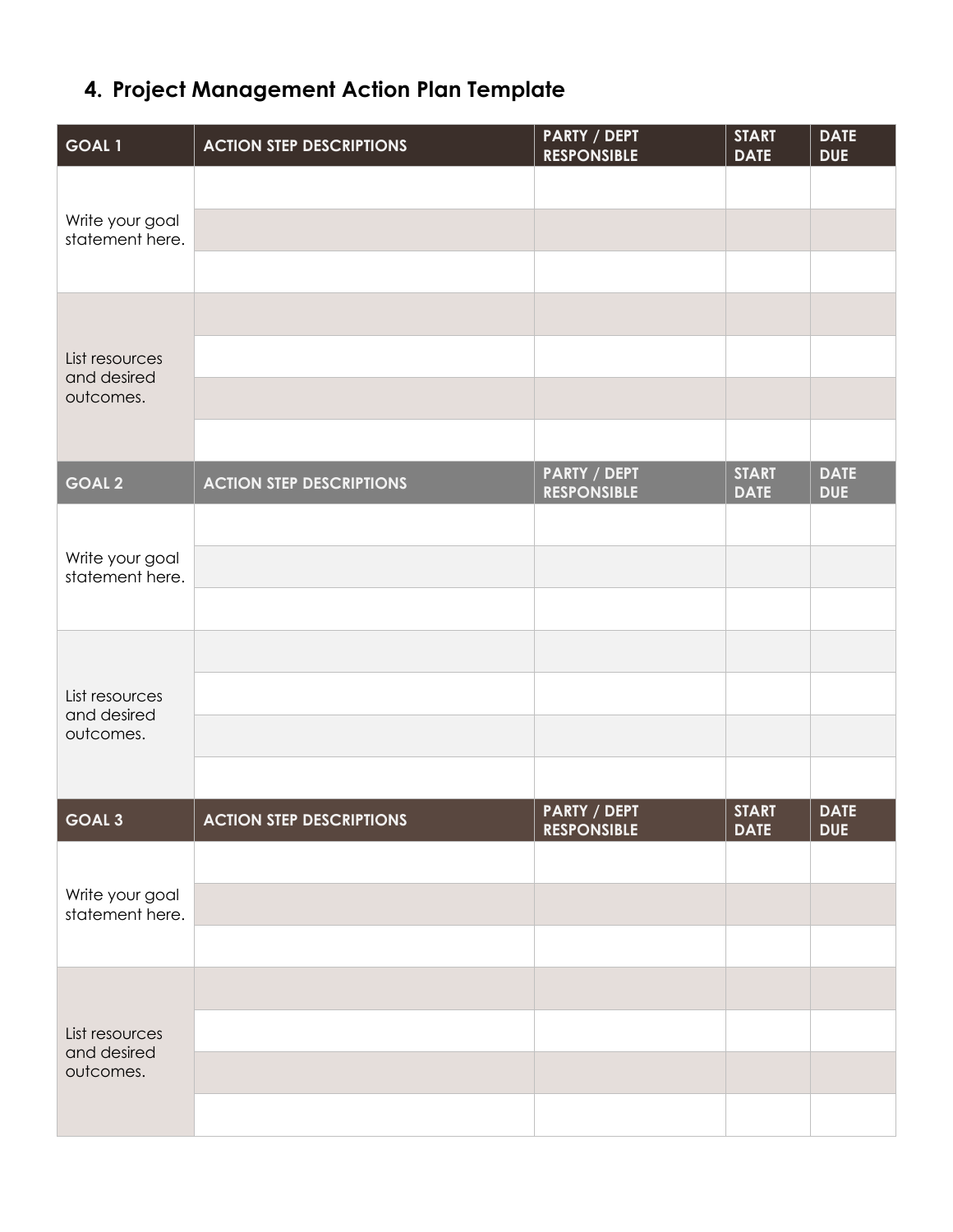## **5. Funding Opportunities**

There are a number of funding streams available to municipalities and community organizations. Types of funding include: Family Foundations, Community Foundation, Corporate Foundation, and Government Grant Program, Corporate Grant Program/Fund, and Government Foundations. Funding can also come from private entities and corporations. These groups often support environmental protection and social activism through grants. These types of projects are usually small scale funding opportunities that produce a physical adaptation strategy in a community (community accessibility enhancement, tree planting, educational murals or art pieces, coastal restoration, etc.) Consider partnering with a local organization or group if municipalities are not eligible to apply.

#### **Examples**

#### **Funding Sources**

- Federation of Canadian Municipalities (FCM)
- Federation of Nova Scotia Municipalities (FNSM)
- Natural Resources Canada (NRCAN)
- Environment and Climate Change (ECCC)
- Infrastructure Canada
- Metcalf Foundation
- Sustainable Development Technology Canada

#### **Specific Programs**

- Green Municipal Fund (FCM)
- Community Economic Development Initiative (FCM)
- Municipalities for Climate Innovation Program (FCM)
- **EcoAction Community Funding Program**
- Environmental Damages Fund (EDF)
- National Wetland Conservation Fund
- Energy Efficiency Financial Incentive Program
- Green Infrastructure Program
- Clean Growth (NRCAN)
- Gulf of Maine Initiative
- Small Crafts Harbour Program
- Building Canada Fund
- Disaster Financial Assistance Program
- Highway Funding programs
- St. Lawrence Plan

#### **Grant Database**

- Imagine Canada
- Canadian Environmental Grantmaker's Network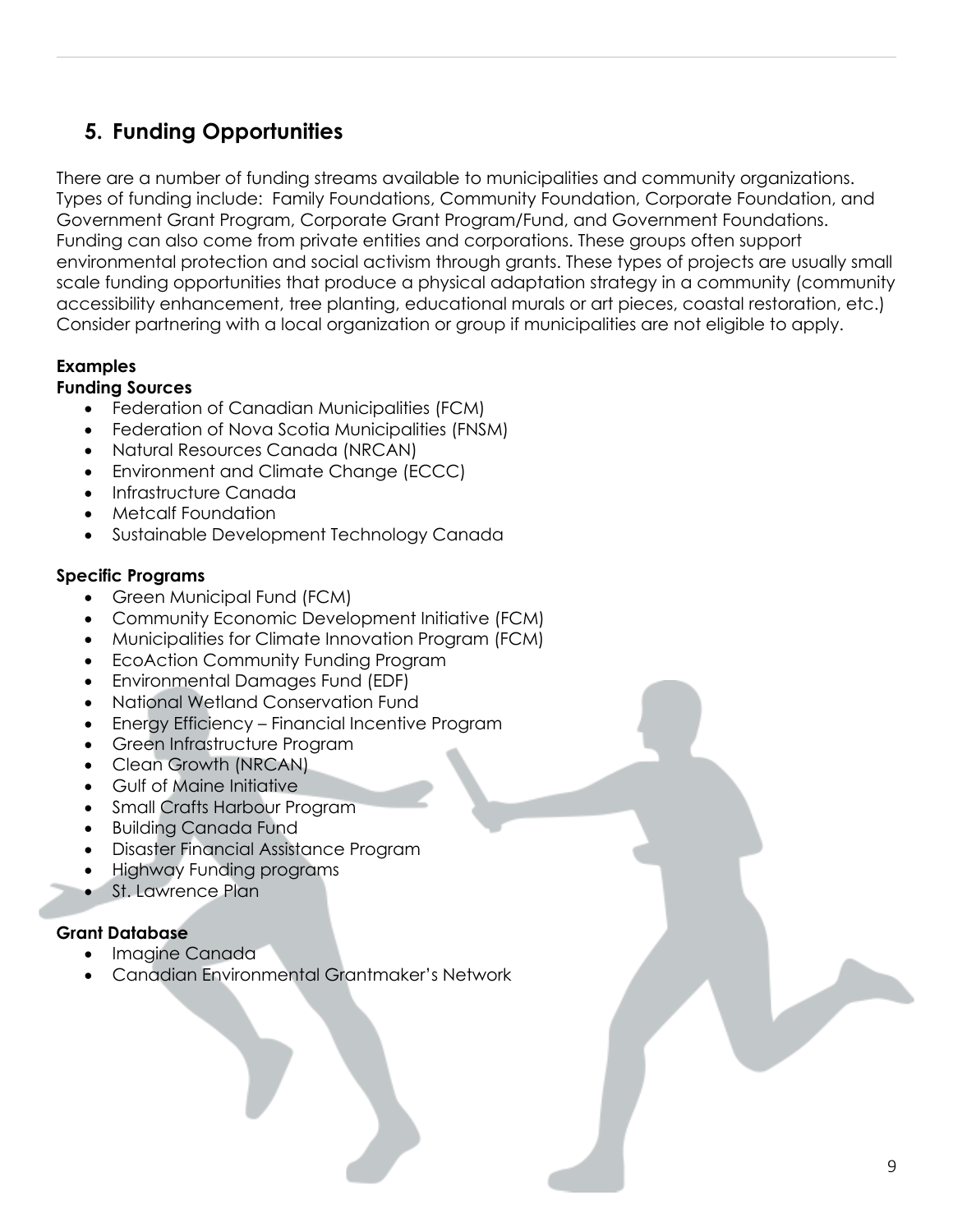## **6. Resource Contacts**

#### **Federal Contacts**

#### **Environment and Climate Change Canada**

**Telephone:** 1-800-668-6767 **Email:** ec.enviroinfo.ec@canada.ca Atlantic Office 45 Alderney Dr Dartmouth NS B2Y 2N6

#### **Federation of Canadian Municipalities**

Provides resources, training and funding to local governments through programs and projects. They have a number of focus areas to fit a variety of needs for local governments. https://fcm.ca

#### **Infrastructure Canada**

General Inquiries: Email: infc.info.infc@canada.ca Telephone Infrastructure Canada: 613-948-1148 Toll Free Number: 1-877-250-7154

## **Natural Resources Canada**

General Inquiries: Toll-Free in Canada: 1-855-525-9293 Telephone: 343-292-6096

#### **Fisheries and Oceans Canada**

Directory for Office: http://www.dfo-mpo.gc.ca/contact/regions/index-eng.html

#### **Provincial Contacts**

• For a List of Current **Nova Scotia Ministers** and **Member of Legislative Assembly** (MLA): https://nslegislature.ca/

#### **Nova Scotia Environment**

https://novascotia.ca/nse/

#### **Department of Lands and Forestry**

https://novascotia.ca/natr/

#### **Service Nova Scotia and Municipal Relations**

Responds to requests for information on provincial government programs and initiatives. Service Nova Scotia Office Locations: https://www.gov.ns.ca/snsmr/contact/locations.asp

#### **Nova Scotia Energy and Mines**

https://energy.novascotia.ca/

#### **Department of Transportation and Public Works**

http://www.gov.ns.ca/tran/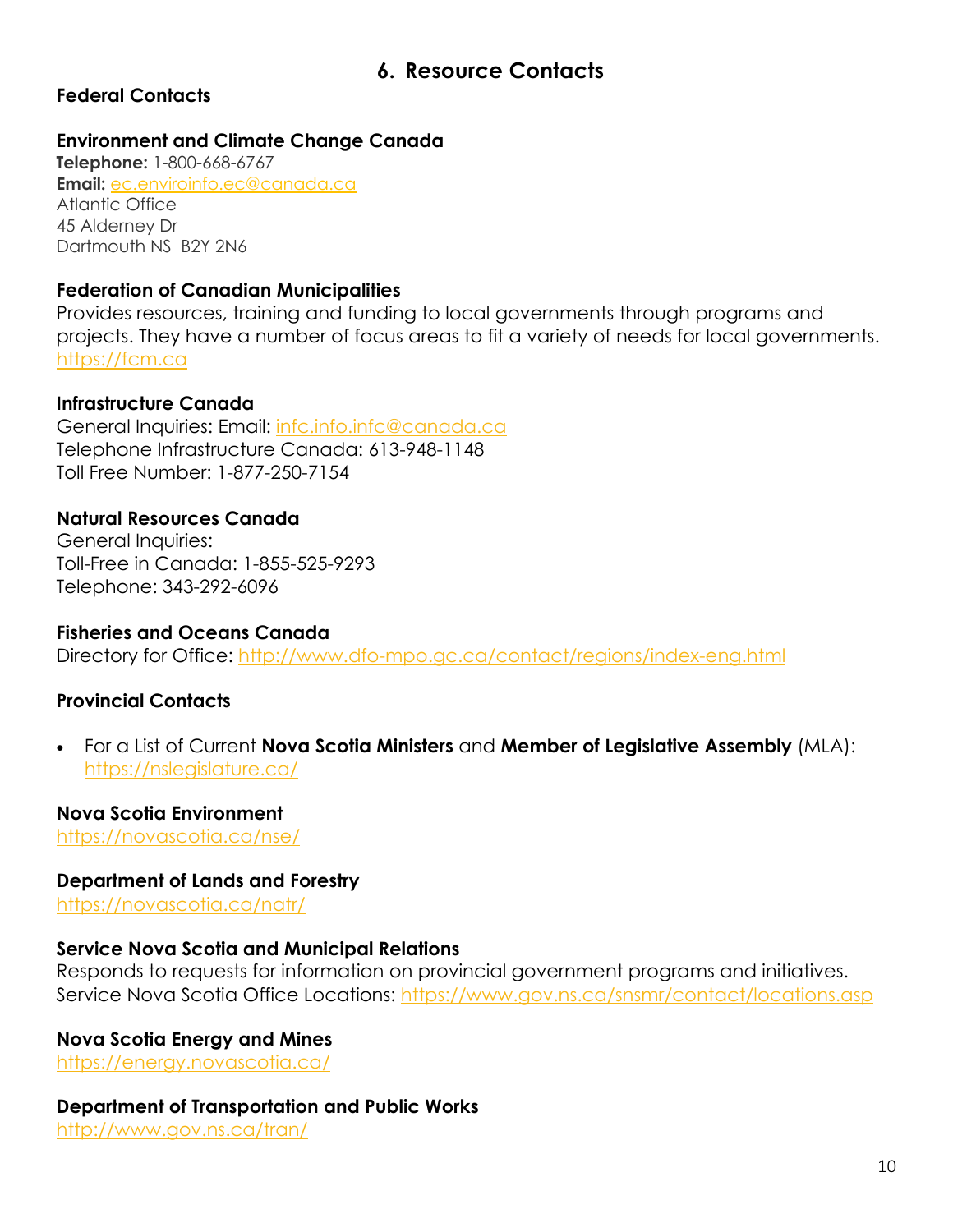#### **Organizations**

Clean Nova Scotia - http://www.clean.ns.ca

Ecology Action Centre - http://www.ecologyaction.ca

Educating Coastal Communities About Sea-Level Rise http://www.sealevelrise.ca

Clean Annapolis Royal Project - https://www.annapolisriver.ca/

Bluenose Coastal Action Foundation - https://www.coastalaction.org/

Quest Canada - https://questcanada.org/

Nature United - https://www.natureunited.ca/

## **7. Writing Proposals**

Funding calls go out through the year from a variety of sources. The process of looking for funding opportunities can be a time consuming pursuit. Before you start your search, it may be good to narrow down your topic of interest. Things to consider before you seek out funding opportunities:

- What is your top priority in looking for funding?
- What is your long term strategy and what sort of work could help achieve that?
- What is your staffs current commitments and in what ways will the new funding help address current capacity?
- Are there any partnership opportunities for this work?

Once you've determined what funding you would like to pursue, confirm deadlines and writing process with any persons who will be helping write and review the proposal.

#### • **Read through the application from start to finish and note key information:**

- o Who has to sign the application? If it's a specific person, ensure you notify them well in advance
- o Do you need letters of support? If so, how many and from whom? Reach out early these can be time consuming. Offer to draft a letter and at the very least, provide all key details to partners
- o When is it due?
- o Are there any sections where you'll need information that doesn't come from your own head? Gather these things early.

#### • **Build a draft budget**

- o Before beginning the budget, first have a good idea of the scope of work, resources required, activities, and timeframe of the work
- o Send draft budget & key information from proposal to financial team to review.
- o Things you might need to include in your budget
	- § Travel, food, venue, facilitator for team retreats and/or for remote team members to visit
	- § Honoraria and travel for participation of marginalized populations
	- Communications (video, graphic design etc.)